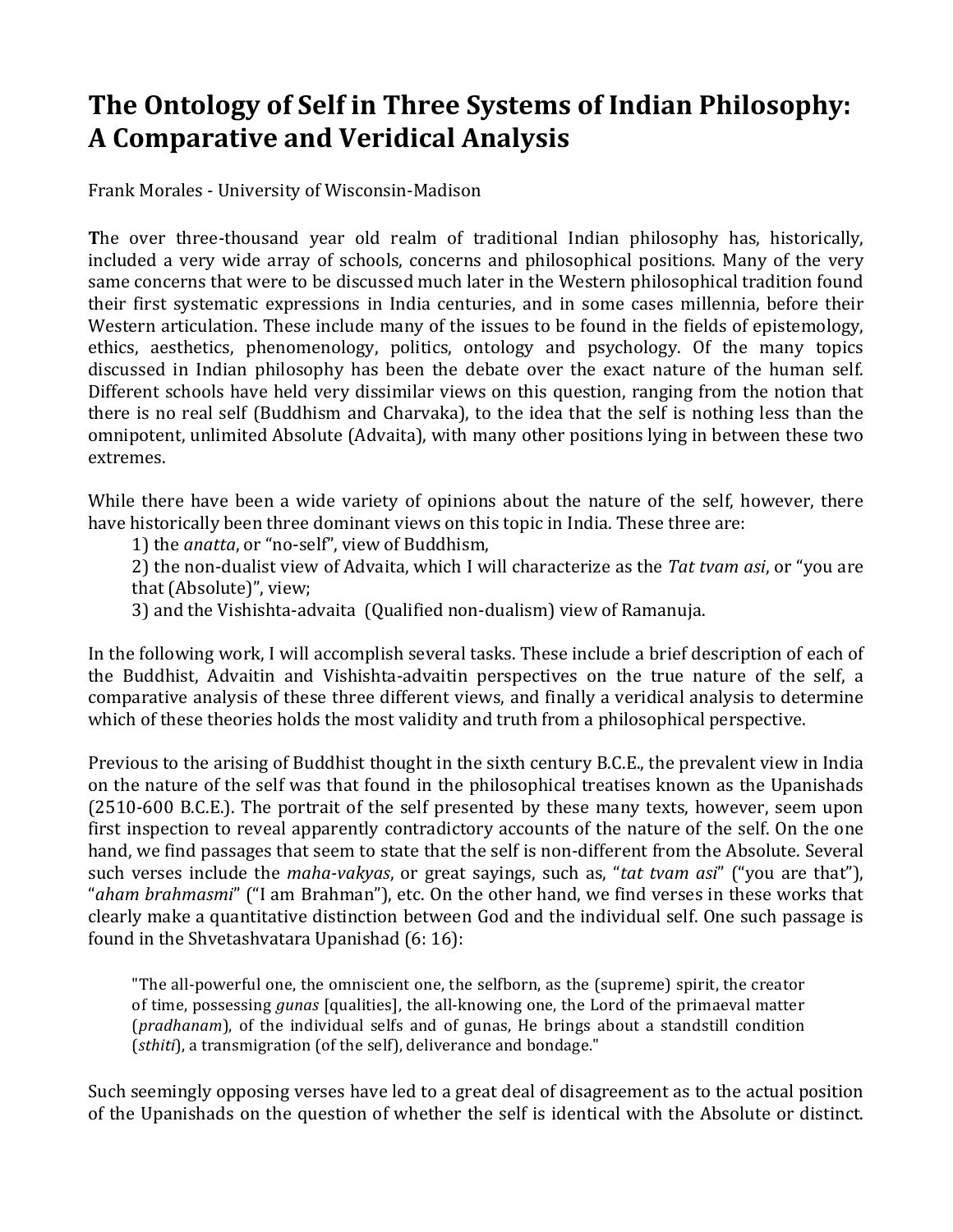Despite these differences, however, many traditional Indian philosophers, as well as a number of contemporary scholars, conclude that the Upanishads most likely taught a variant of Bhedaabheda, or simultaneous difference and non-difference, philosophy.1 In any case, all philosophers and scholars have agreed that at a bare minimum, the Upanishads certainly uphold the eternal continuity, imperishabilty and coherent nature of the self.

This was not to be the case with the later school of Buddhism. Gautama Buddha (ca.563 B.C.E. ca. 483 B.C.E.), in an attempt to construct a metaphysics that would side-step the Vedic revelation altogether, had taught a doctrine known as *anatta*, or no-self. According to Buddhism, the empirical reality which we experience about us consists of a never-ending, ever-fluctuating field of activity. Everything that exists is in perpetual motion and is constantly changing. Whether we are speaking of everyday material objects, thoughts, concepts, or even our own bodies, everything around us exists in a perpetual cycle of motion which involves coming into being, persisting momentarily and finally disintegrating into non-being. This world-view can be summed up by the dual Buddhist doctrines of *anityata*, or the universal impermanence of all things, and *kshanikavada*, or the momentariness of all reality. There is, according to Buddhism, no continuity or permanence in anything that we experience, think or are. Therefore, neither is there any continuity of the self.

The human person consists of nothing more than the continuity of an entity which is in itself ever-changing. The so-called jiva, according to the Buddhist account, is no more than a conglomeration of five separate elements, *skandhas*, brought together in the human person as a result of the individual's own *karma*, and giving the appearance, at least, of a singular continuous living entity. The five elements of which every human being is constituted are:

- 1) body,
- 2) feelings,
- 3) perception,
- 4) predispositions,
- 5) consciousness.

When these five otherwise disparate elements come together, we then have the illusion of there being a permanent self, an "I". Beyond these, however, there is no self, no continuously existing individual living being, no self. Kenneth Ch'en summarizes the Buddhist position in the following manner. 

"At any moment, according to him [Gautama Buddha], we are but a temporary composition of the five aggregates, and as these change every moment, so does the composition. Therefore, all that we are is but a continuous living entity which does not remain the same for any two consecutive moments, but which come into being and disappears as soon as it arises." (Ch'en, 44)

Thus, there is no self, according to Buddhism. Rather, our experience of selfhood is no more than a series of momentary semi-organic complexes of psycho-physical elements continuously succeeding one another. This continuous, ever-born, ever-changing, ever-ceasing entity is kept in intact motion by the *karma* that it accumulated in previous momentary existences, with the hope of someday bringing about the cessation of continuous rounds of birth and death by achieving *nirvana*, or the final dissolution of its ever-continuous ever-momentary existence. Liberation consists of the realization that there is no one in need of liberation.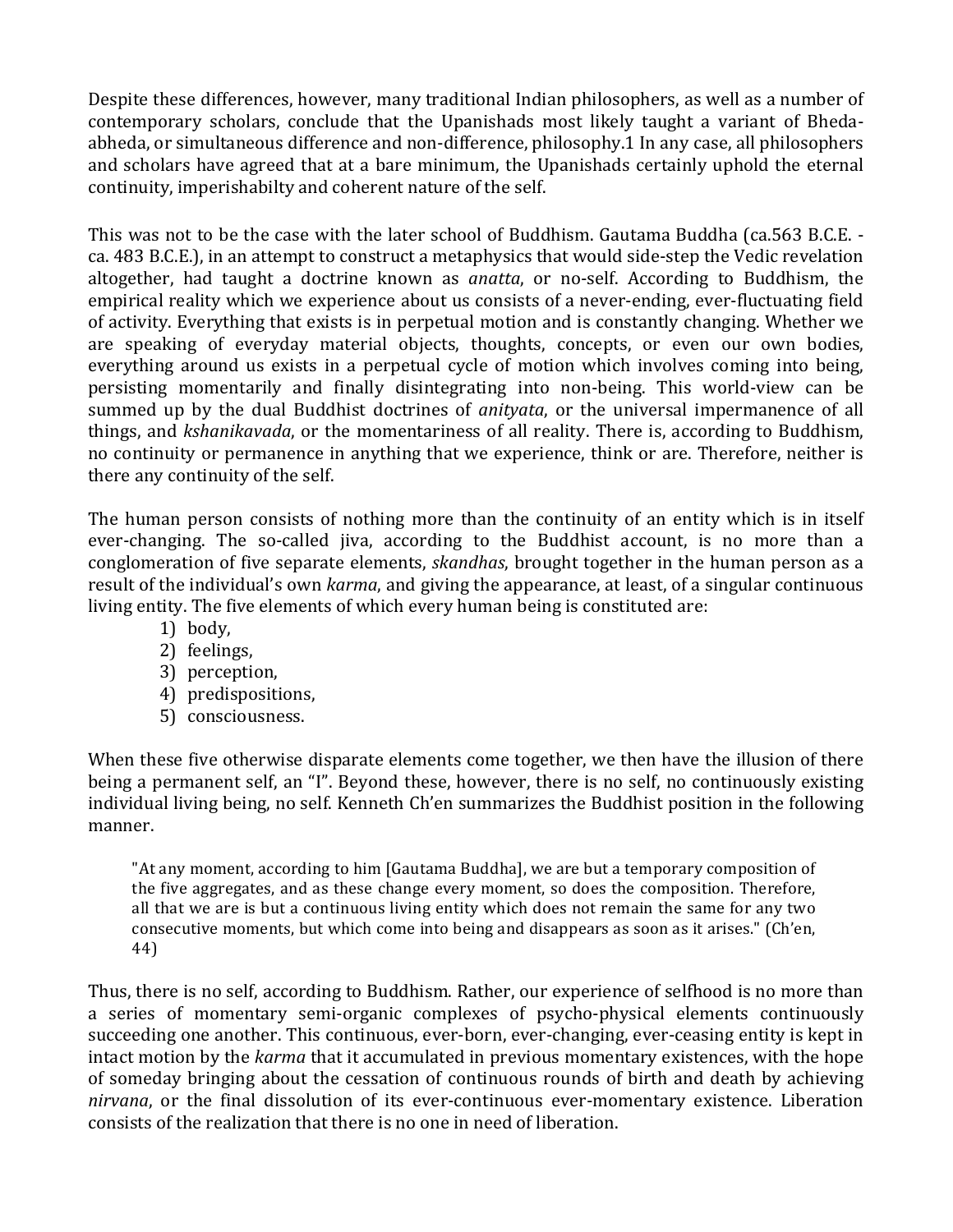Among the first of many Indian philosophers to point out the inconsistencies of the Buddhist position on the nature of self was Shankara (ca.200-168 B.C.E. or 800-832 C.E.), of the Advaita school. One flaw in the Buddhist scheme which Shankara points out revolves around the concept of *karma*. According to the law of *karma*, for every action which a free-volitional, rational human being performs, there is necessarily an equal reaction. For each morally good act that we perform, we will eventually have to experience a good reaction; and similarly for morally bad actions. It is the inescapable need to experience our future *karma* which necessitates our continuous presence in material bodies. This is a doctrine which is accepted and upheld by both Hindu and Buddhist thinkers.

The problem that Shankara points out with the Buddhist position is that, if there is indeed no enduring being - if the being who experiences the reaction of *karma* is, in principle, a different being from the one who caused the initial action, thus creating the *karma* - then is it not the case that an innocent being is suffering for the crimes of another? To hold that a person is nothing more than a successive chain of disparate and temporary entities, randomly brought together and then rent asunder, only to be replaced by a new complex set of elements, all in the blink of any eye, means that a being is not the same volitional entity it was at point **b** now that it finds itself in point **c**. Consequently, to state that being **c** should have to suffer the punishment for crimes performed by being **b**, even though they are in actuality two separate beings, is the equivalent of saying that I should suffer a punishment for a crime performed by my ancestor. While such a notion of inter-generational punishment might be prevalent in religious cultures which teach the doctrine of original sin (Christianity, Judaism and Islam), such a view is not in concert with the Indian view of ethics. If there is no being who is performing an action, there can certainly be no being to experience the results of that action. Anything short of such a rigid causal requirement would be unjust.

A similar argument is made by Shankara against the Buddhist interpretation of liberation, or *nirvana*. Again, according to the Buddhist account, the living entity is experiencing a continuous cycle of pain and suffering. In order to attain relief from the perpetual misery of *samsara*, a human being must cease all craving and desire, realize the transitory and interdependent nature of all reality and achieve final liberation from suffering by attaining *nirvana*. As Shankara and other thinkers have pointed out, however, if there is no one, continuous, unitary entity who is craving, performing actions, and then experiencing the resultant suffering, then what is the meaning and purpose of the liberation of such a non-existent entity? To state that a non-existent being is in need of liberation is equivalent to saying that a fictional character in a novel or the image of a person in a painting needs to be liberated from their respective aesthetic confines. If there is no being who is there to experience the final bliss of *nirvana*, then what is the ultimate value of *nirvana*? Who is being liberated?

In addition to these critical observations about the Buddhist no-self theory, Shankara offers two positive arguments against this doctrine, one positing the existence of the self, the other demonstrating the continuity of the self. In the first argument, Shankara gives an argument that is very reminiscent of DesCartes' *cogito ergo sum* (I think, therefore I am) realization. The self is an experientially and logically undeniable fact, states Shankara. And if one attempts to deny the existence of the self, then in that very denial, he is asserting the existence of a self who is doing the denying. For only a conscious, thinking being can make such a self-referential statement. In his second argument, Shankara denies the momentariness and non-continuity of the self by an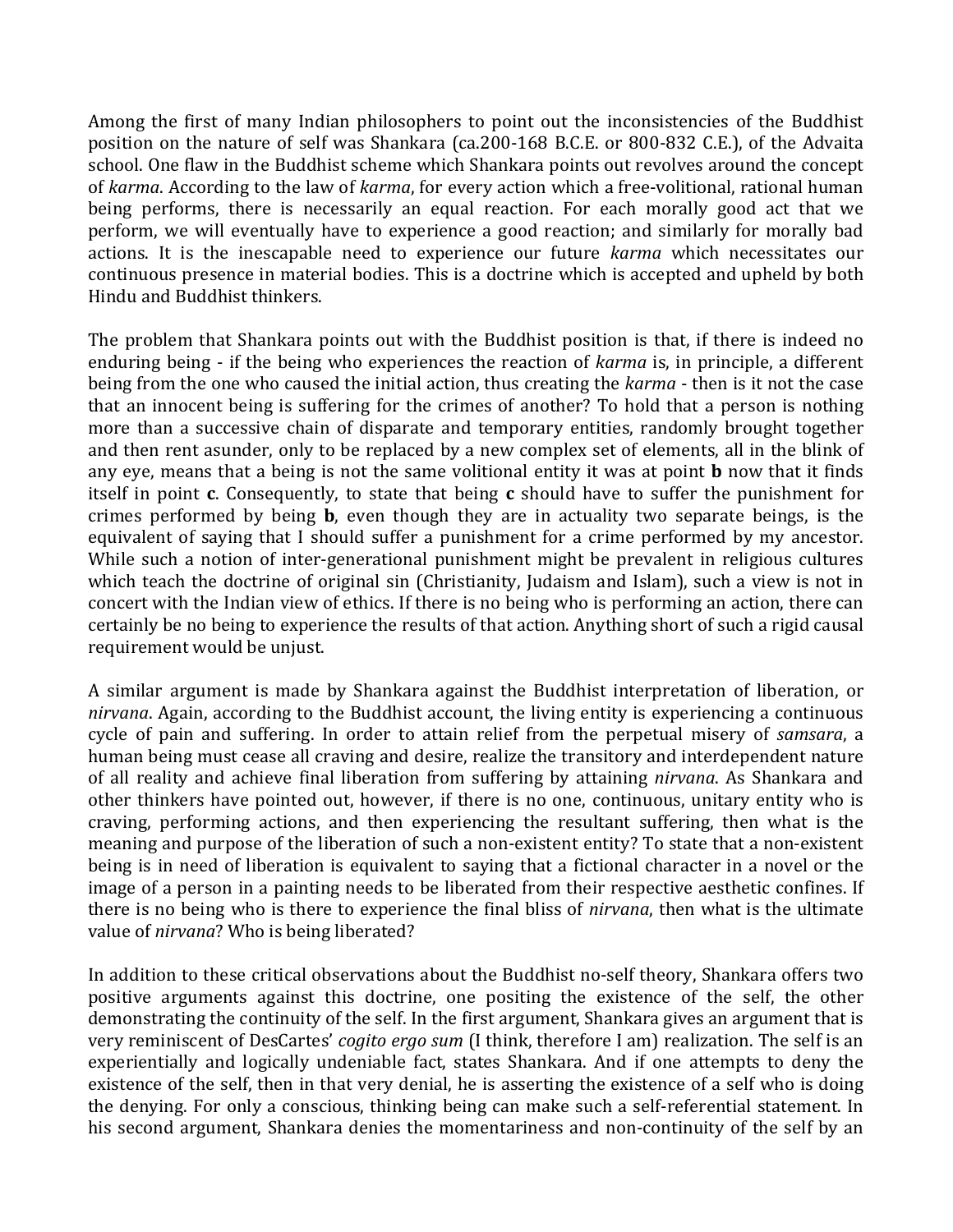appeal to the faculty of memory. In memory, there is the presupposition of the continual identity and persistence of the individual doing the remembering. There is only one individual who experiences the events, persons, objects and thoughts of a particular life. We do not remember the memories of some other living being, but our own experiences. Thus there is a continuity of the experiencer. There is only one continuous experiencer, not many extending back in a randomly assembled causal chain. Through these and similar arguments, Shankara and other Hindu philosophers succeeded in weakening the Buddhist theory of there being no continuity of being, and reestablishing the ontological integrity of the self.

Having examined his reactions towards the Buddhist *anatta* theory, we will now look at Shankara's own philosophical views on the nature of the self. Shankara held that the very essence of the self is *chaitanya*, or pure and unadulterated consciousness. Additionally, the self is unconditioned by such factors as space and time, being itself *vibhu*, or all-pervasive. "It is neither atomic nor intermediary in size.", according to Sinha,

"If the self were atomic, it could not pervade all the parts of the body, and the quality of consciousness could not be perceived in the whole body" (Sinha, 70).

The self, for Shankara, is one unitary entity. There is not a plurality of selves, but only one eternal, omniscient Self, which simultaneously exists in all beings. Being undivided, and thus unchanging, it is devoid of qualities, agency and the ability to enjoy or suffer, all of which would entail a multiplicitous being.

For Shankara, the self (*atman*) and the Absolute (Brahman) are one unitary entity. The temporary instance of an individual self viewed as being separate from Brahman is no more than a mistaken perception on the part of the human being born from the power of *avidya*, or ignorance. The individual self is in actuality no more than an illusory limitation imposed upon Brahman by the internal organ of *manas*, or mind. This process of the mistaken limitation of Brahman has been compared by Shankara to the illusion of the limiting of space in a jar or in a house. He has also described this limitation as being no more than a perverted reflection of Brahman in *avidya*, somewhat akin to the reflecting of the Sun or the moon in the water of a pond. Thus, Shankara's ultimate conclusion regarding the nature of the individual self is that there is no such entity in reality. When illusion is stripped away, all that is left is Brahman. We are that Brahman. We are God.

Shankara's attempt to equate the finite *atman*, or individual self, with the infinite Absolute was not an original project on his part. Indeed, Gaudapada and several others formulated similar nondual theories before him. Similarly, throughout the history of Indian philosophy, we have found many defenders of the teaching that upheld the qualitative dependence and quantitative distinction of the *atman* vis a vis God. Known very generally as the Vaishnava, or Bhagavata, school of Vedanta, these theocentric philosophers have included such individuals as Bodhayana, Tanka, Dramida, Nimbarka, Madhva and Vallabha. By far, however, the most significant of these theistic thinkers was Sri Ramanuja Acharya (1017 C.E.-1137 C.E.). It was Ramanuja who was the first Vaishnava Vedantist to respond directly and forcefully to Shankara's notions about the nature of the self.

The pronounced differences between the Advaitic ideas of Shankara and the Vishishta-advaita position of Ramanuja begin at the very question of what is the essence of the self. Whereas for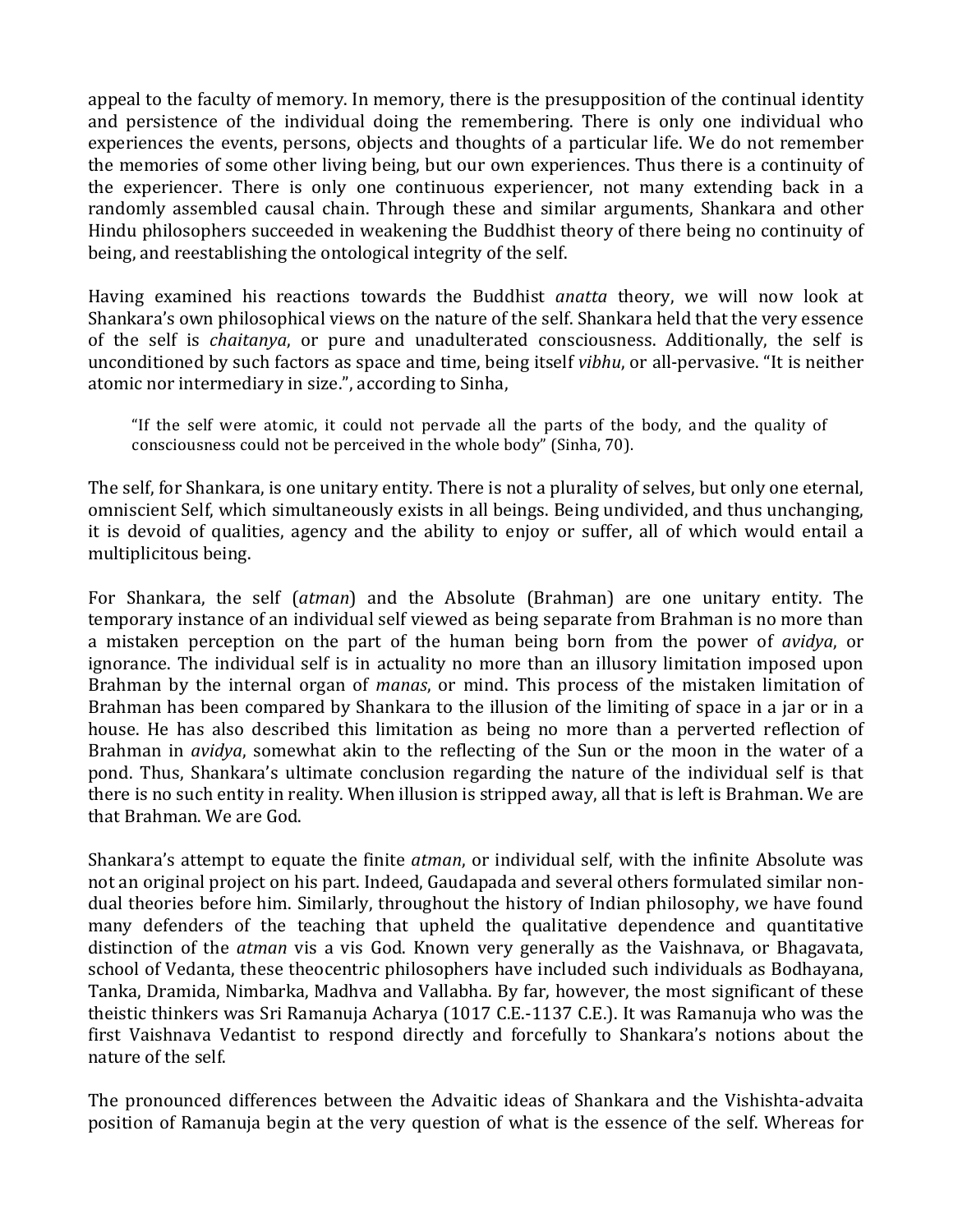Shankara, the self is of the nature of pure consciousness, Ramanuja posits consciousness as both the inherent nature, as well as one of the distinguishing attributes, of the self. The example that Ramanuja gives to explain the distinction between consciousness as substance and consciousness as attribute is that of the flame of a lamp. The flame is the substantial entity. It is light in and of itself. In addition to being light, however, the flame has a distinct property and attribute, also known as light, which emanates from the center of the flame to then influence things external to the flame itself. In the same manner in which we view the relationship between light and its luminosity, or the relationship between the center of a circle and its circumference, similarly the self and consciousness, while being logically distinguishable to the mind, are not separable in any essential sense. The *atman* is a self-illuminated entity. It reveals its own nature without the assistance of any principle external to itself. It is consciousness itself. But its consciousness is both substantive, as well as adjectival, or attributive, and not merely substantive, as Shankara asserts. Like Shankara, Ramanuja holds that consciousness is definitive of the self. But more, it is also an attribute that reveals things external to the self.

For Ramanuja, the self is ultimately the 'I', the experiencer, who persists even after all attempts at sublating illusion from the true self has ceased to produce results. "Such consciousness of the 'I' as is not sublated by anything else has the self for its object", says Ramanuja in his Shri-bhashya, "while, on the other hand, such consciousness of the 'I' as has the body for its object is mere Nescience" (72). The true self cannot be the body composed of matter. If it were, then how do we explain the fact that even though the body is constantly undergoing irreversible changes on both a visual and molecular level, the person identifying with the body does not change? The self cannot be the mind. For we are constantly changing our minds, sometimes expanding them, sometimes even losing them. The self is not the intellect, since our sense of selfhood is not dependent upon our intellectual capabilities. An uneducated person has just as robust a sense of self-hood as does the most well-read academician. According to Ramanuja, we are ultimately the experiencer, the person who is consistently aware of all these external changes as they are taking place. This sense of 'I' is not merely attributive of the self, but is the very essence of the self. It is the self. It is what persists during the infinite number of transformations that take place in the material body of the self, after the death of the body, and upon the cessation of *avidya* and the subsequent attaining of liberation.2

Moreover, this 'I' that is the true self is a knowing being. Ramanuja holds that there are two distinct objects of knowledge for the self. One is substantive knowledge, *svarupa-bhuta-jnana*. The other is attributive knowledge, or *dharma-bhuta-jnana*. It is through the former that the self apprehends itself. *Svarupa-bhuta-jnana* is self-knowledge. Self-consciousness is the necessary foundation and the substratum of whatever knowledge the self has of any and all things external to itself. Attributive knowledge (*dharma-bhuta-jnana*), on the other hand, is precisely this apprehending ability on the part of the self of all things that are non-self, whether a) matter,  $b$ ) other finite selves or c) the supreme Self (*Param-atman*) of reality, known as Brahman, or God3. Neither of these two forms of knowledge, however, are ever equated by Ramanuja with the essence of the self, unlike the case with Shankara. Rather, Ramanuja holds that the self is the knowing subject (*gunin*); while knowledge itself is always a *guna*, or a qualitative function of the self.4 

Another point of departure for these two great Vedantins is on the question of the finitude of the self. According to Shankara, the self is all-pervasive and omnipresent, being non-distinct from Brahman. The self is infinite in the scope of its knowledge, presence and power. Ramanuja,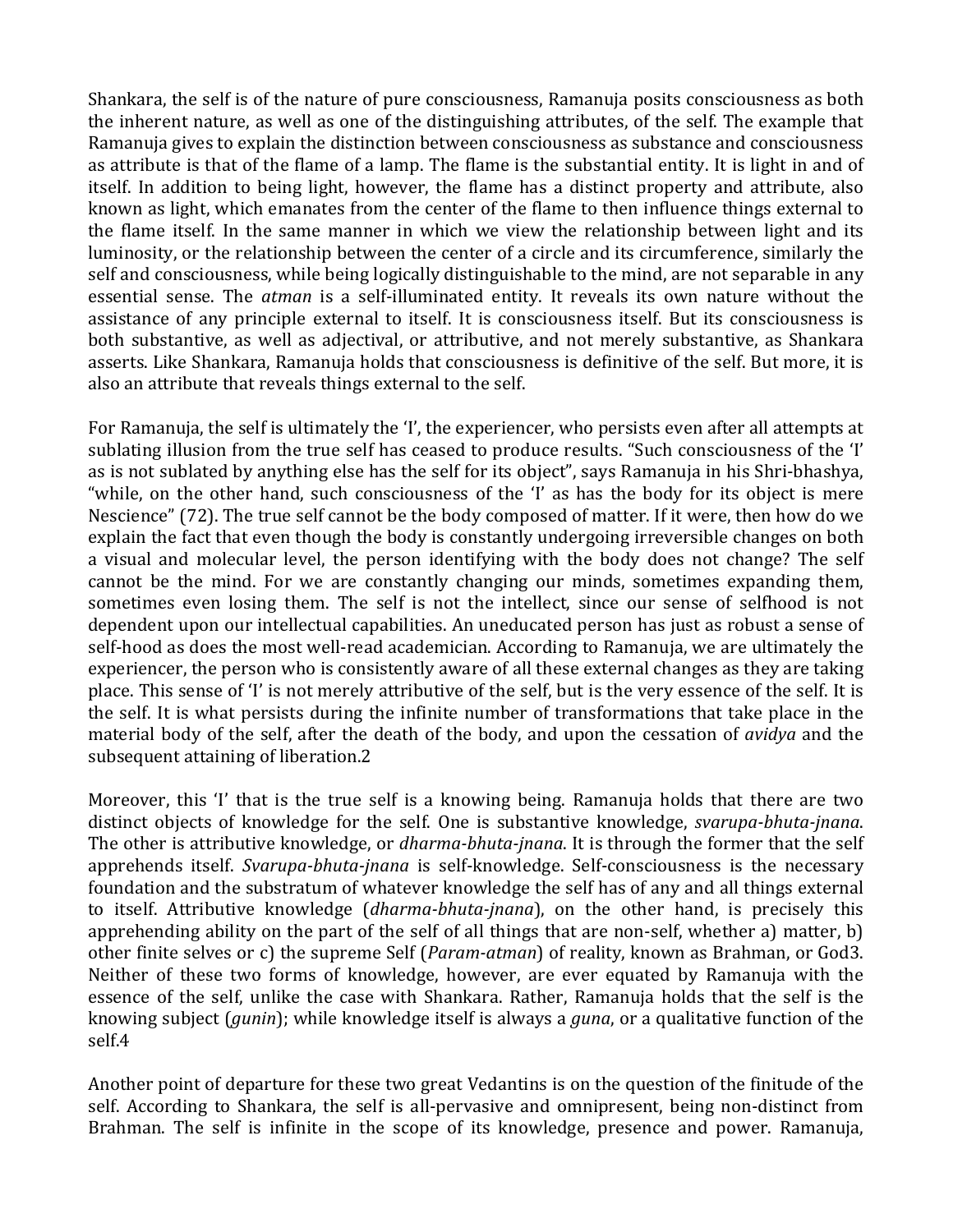holding the position that the self is monadic in nature, and therefore finite and limited, strongly disagrees with this notion, and offers the following arguments to support his position.

If it were, indeed, the case that the self were all-pervasive, then the self would be aware of all experiences, all the pains and pleasures, of all beings at all times. If the self were not limited in nature, then how is it that the individual self is only aware of its own individual experiences, and not that of all beings? I am not even aware of the experiences of my own friends unless they share those experiences with me; and even then, I would know of these experiences only by my friends' verbal testimonies, not because these experiences are my own. What, then, to speak of my inability to know the experiences of all beings, known and unknown to me? This ability being absent from individual selves, Ramanuja consequently that the self is atomic and monadic in nature. 

Shankara would counter this claim by asking how it is possible for a minute atomic being to control an instrument as large as the human body? In answer to this query, Ramanuja says that, though the self is atomic in nature, consciousness, as an attribute of the self, pervades the totality of the body irregardless of how large or small the body might be. Ramanuja offers the following example in support of his contention:

"As a drop of sandal-ointment, although applied to one spot of the body only, produces a refreshing sensation extending over the whole body, thus, the self also, although dwelling in one part of the body only, is conscious of sensation taking place in any part of the body."

(Shri-bhashya 2.3.24)

The self, then, though finite and limited in its inherent nature, does have the ability to extend its influence beyond the confines of its own intrinsic nature by means of its *chaitanya*, or consciousness attribute. 

The question of attributes and qualities within the realm of spirit itself brings up another point of contention between Shankara and Ramanuja. For the former holds that consciousness, whether we are speaking of either *atman* or Brahman, is necessarily devoid of attributes (*nirguna*), being in a position of ontological transcendence in relation to matter. There also seem to be several passages in the Upanishads that support the idea that spirit does not have attributes. Ramanuja, however, points out that when the scriptures declare that consciousness is without qualities, the qualities that these passages are referring to are the temporal qualities that arise as a result of *prakriti*, or matter. The existence of qualities in and of themselves are not what is being denied.

As is becoming apparent, the ultimate truth that Ramanuja wishes to establish is two-fold: 1) that there is a clear distinction between the limited, finite self on the one hand, and the unlimited, infinite Absolute on the other. 2) The relationship between these two is one of dependence and lordship, respectively. In Ramanuja's account of reality, there are three distinct Reals: Brahman (the Absolute), *atman* (the plurality of living beings) and *jagat* (the world we experience around us). Of these, *jagat* is insentient, and Brahman and *atman* are sentient. Of the sentient beings, *atman* has an attributive relationship with Brahman. Both *atman* and *jagat* are considered by Ramanuja to be parts of Brahman in the limited sense that they are qualities, or modes, of the latter. He describes the relationship between these three Reals in the following way in his Shribhashya: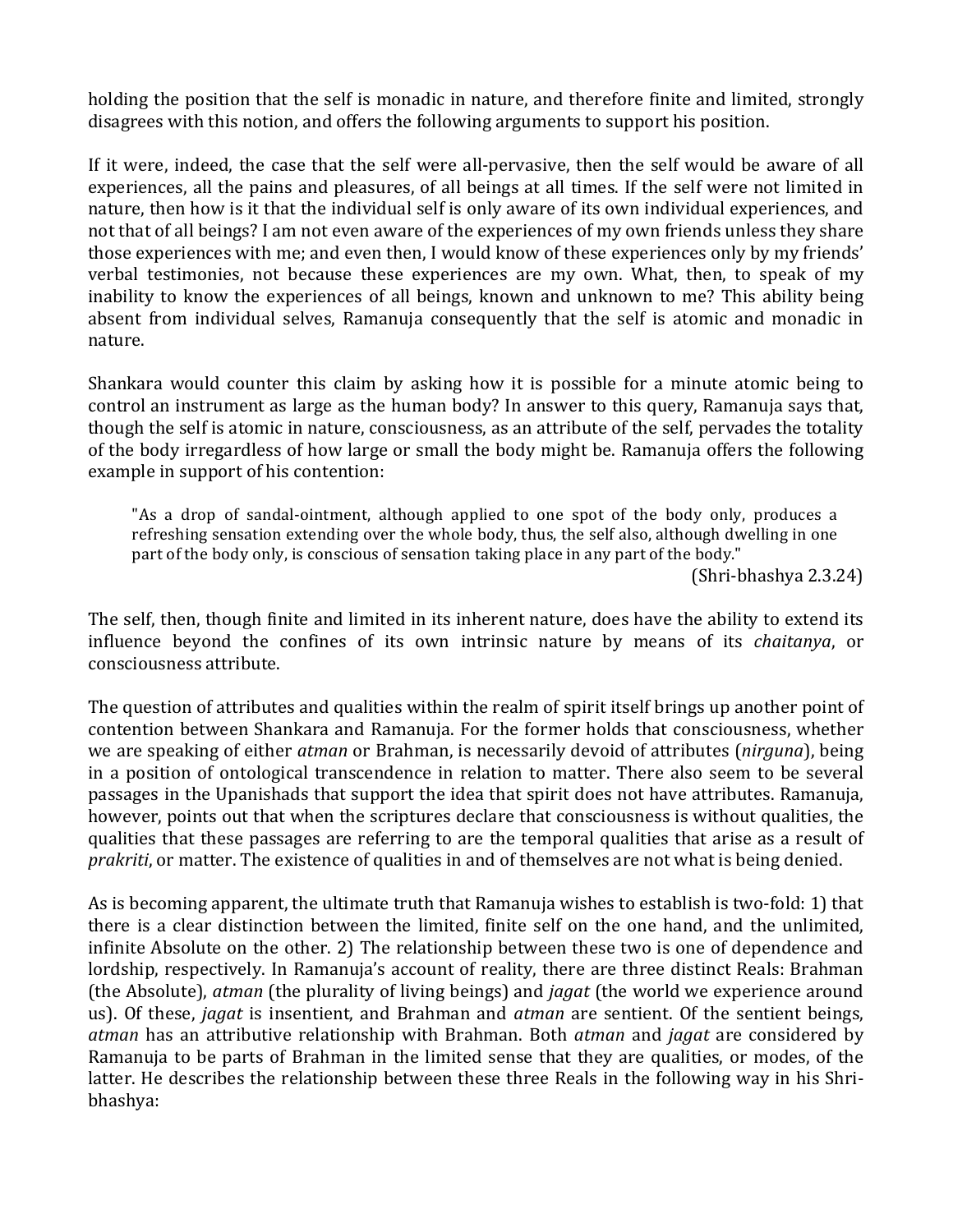"The individual self is a part of the highest Self; as the light issuing from a luminous thing such as fire or the sun is a part of that body; or as the generic characteristics of a cow or horse, and the white or black colour of things so coloured, are attributes and hence parts of the things in which those attributes inhere; or as the body is a part of an embodied being." (563)

Both *jagat* and *atman* form the metaphorical "body" of Brahman. In the same manner in which the self has a body, which it is superior to, and controls and uses for its own higher purposes, God too has a "body" which exists for the sake of the possessor of the body, the Self, or God, Whom Ramanuja considers to be the Overself, or Self, of all existence. All that is not God exists in a relationship of utter dependence on God.

One analogy that can be given in order to further understand the relationship of these three ontological Reals in Ramanuja's scheme is the example of the tree and its roots. Brahman can be compared to the roots of a mighty, blooming tree. *Jagat* and *atman* can be seen as being comparable to the leaves of the tree. The leaves exist as fully dependent attributes of the tree itself. If the leaves attempt to have an independent existence separate from the tree, let us say by attempting to gain nourishment by somehow by-passing the roots of the tree, the fate in store for the leaves is certain diminishment of their own sustenance and survival. But if the leaves, instead, acknowledge their intrinsic dependence upon the root of the tree for their own survival, then the leaves will flourish. In a similar manner, not only is the self, according to Ramanuja, an entity distinct from Brahman due to its inherently finite nature, but the self is thoroughly controlled and supported by Brahman for its existence. This is in marked contrast to the view of Shankara, which states that the individual self is non-distinct from Brahman in every way.

It might be argued by some that at the very least, Shankara's views on the nature of the self served as a bridge between the Buddhistic account of there not being a self on the one hand, and the actual Vedic account of the self's ontological dependence upon God, on the other. Such an argument is negated, however, by the fact that, on closer inspection, there is actually very little distinction between the *anatta* and Advaita perspectives. For the former says that we have no self, and consequently no surviving individual existence after we achieve *nirvana*. Whereas Advaita claims that we have no individual existence or personality at all, are merely mayic instances of an amorphous Brahman, and loose any sense of self upon achieving liberation. In either account, the underlying assumption is that there is no actual self. Thus, rather than providing us with an account of the self that preserves the eternality of the self, Shankara gives us the prospect of realizing that we are in actuality eternally a non-self. It is only in the pre-Shankara Vedantic teachings of Bodhayana, as well as in the post-Shankara works of Ramanuja, that we have the full retrieval of the self's ontological integrity.

As we have seen, there have been several diverse theories pertaining to the nature of the self posited by the philosophers of India. These have included Gautama Buddha's *anatta* theory, Shankara's *advaita* doctrine and the *vishishta-advaita* teachings of the Vaishnava school. Though seeming on face value to be an improvement over the self-negating doctrine of *anatta*, *advaita* presents us with no more than a crypto-Buddhistic outcome when compared to the formulation presented by Ramanuja.

## **Notes**

**1.** Some of the traditional Indian philosophers to have held this view include Yadava Prakasha and Jiva Gosvamin.